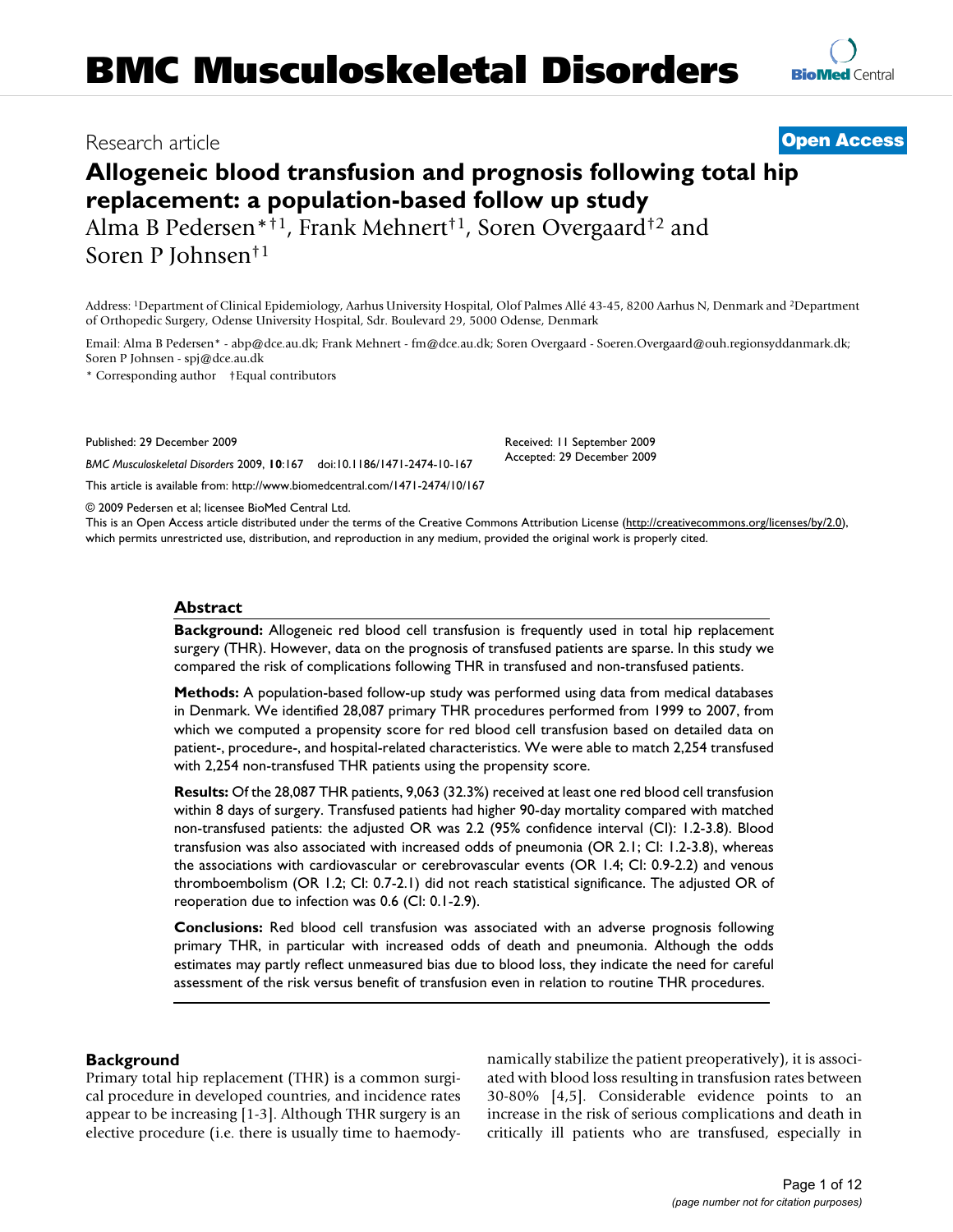patients who are undergoing cardiac surgery [6-9]. However, data is limited on the safety of blood transfusion among orthopaedic patients, including patients undergoing THR, which are considered to be healthier patients than persons from the general population. Most [10-14] but not all [15] previous studies on orthopaedic patients have reported an increased risk of postoperative infections including pneumonia, short-term mortality, length of hospital stay, intensive care unit stay, and systemic inflammatory response syndrome in patients receiving blood transfusion(s). Interpretation of published findings is limited by various methodological shortcomings, such as selected and heterogeneous study populations (e.g. single-institution, only patients over 60 years of age, or a mixture of hip and knee replacement, trauma and hip fracture patients), retrospective data collection, incomplete follow-up, insufficient confounder control, and small sample sizes.

The objective of this large population-based follow-up study was to determine whether allogeneic red blood cell transfusion was associated with increased odds of complications following THR. Complications recorded included hospitalization with cardiovascular and/or cerebrovascular events, venous thromboembolism, pneumonia, reoperation due to infection of primary THR, and mortality within 90 days of primary THR.

# **Methods**

# *Study population and settings*

The National Board of Health and The Danish Data Protection Agency approved the study. The present study was conducted among patients undergoing primary THR at hospitals in the Danish counties of North Jutland, Aarhus, Funen, and Copenhagen, encompassing 20 orthopaedic departments. These 20 departments serve approximately 45% of the Danish population (nearly 2.3 million people).

Patients were identified via the Danish Hip Arthroplasty Registry (DHR), a registry of all primary total hip replacements and revisions performed in Denmark since 1995. Since its establishment, the DHR has recorded 94% of all procedures performed at 45 orthopaedic departments [16]. The recorded data, including preoperative, perioperative, and postoperative data, were collected prospectively by the operating surgeon using standardized forms.

We first identified primary THR procedures registered in the DHR and performed at the hospitals reporting to the Danish Transfusion Database from 1 January 1999 to 31 December 2007 ( $n = 28,709$ ). Patients without possibility for follow up  $(n = 90)$  and bilateral primary THR procedures performed during the same surgery (n = 532 corresponding to 266 patients) were excluded. However, we did not exclude patients who sustained right and left THR during the study period as long as surgery was not performed on the same day; those patients were treated as independent observations. In total, data for 28,087 primary THR procedures were available for further analyses.

The Danish National Health Service provides tax-supported healthcare for the entire population, guaranteeing free access to family physicians and public hospitals. Unambiguous linkage between various registers can be performed by means of the civil registration number, a unique permanent personal identification number given to all Danish citizens.

### *Data on allogeneic red blood cell transfusions*

The Danish Transfusion Database is a national clinical registry monitoring the use of blood components. The database retains data on all blood transfusions administered at the included hospitals during the study period and includes information on the civil registration number of the patient receiving the specific blood component, types and number of blood components administered to the patient, date of delivery of the blood component from the blood bank, and clinical biochemical data. Via the Transfusion Database, data was obtained on all allogeneic transfusions of red blood cells administered to included patients within eight days of primary THR surgery. Patients were classified as having received either none or one or more units. Haemoglobin concentrations measured preoperatively and at the time of discharge, were also obtained from the Transfusion Database.

### *Data on patient outcomes*

The five following transfusion-related complications were defined as outcomes if they occurred within 90 days of the primary THR procedure: 1) death, 2) hospitalization with cardiovascular events including myocardial infarction, congestive heart failure, peripheral vascular disease, or cerebrovascular events, 3) hospitalization with venous thromboembolism, including deep venous thrombosis and/or pulmonary embolism, 4) hospitalization with pneumonia, and 5) reoperation due to infection. Data on death were obtained from the Civil Registration System which has kept daily updated electronic records on any change of address, date of emigration, and date of death for the entire Danish population since 1968 [17]. Data on hospitalizations were identified in the Danish National Registry of Patients, which has kept information on the dates of all admissions and discharges including up to 20 diagnoses for every discharge from non-psychiatric hospitals in Denmark since 1977. Diagnoses are classified according to the Danish version of the International Classification of Diseases (ICD). The eighth edition (ICD-8) was used from 1977 to 1993 and the tenth edition (ICD-10) has been used hereafter. The physician who dis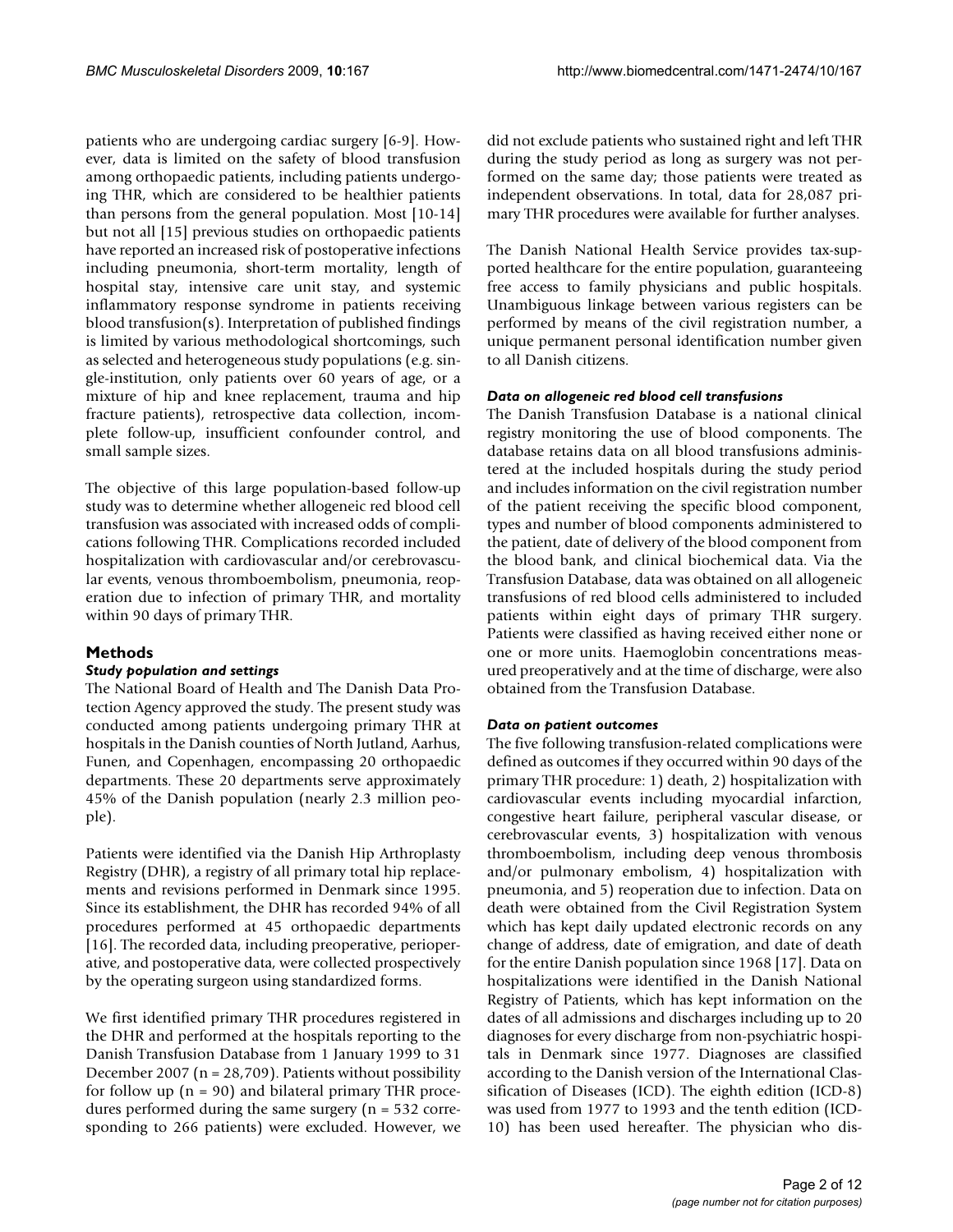charged the patient assigned all discharge diagnoses. Data on reoperations due to infection were obtained from the DHR.

# *Statistics*

# *Propensity score matching*

In order to overcome bias due to confounding, we matched patients receiving red blood cell transfusion to patients not receiving transfusion with a 1:1 ratio using propensity score matching [18,19]. Thus, we identified a set of transfused and non-transfused THR patients who had a similar baseline chance of being transfused. For this purpose we computed a propensity score for each patient using logistic regression. The propensity score reflected the probability of receiving a red cell transfusion given the individual patient's covariate values. Covariates  $(n = 69)$ included into the propensity score have been chosen because they are supposed to be used by physicians in the decision making regarding the use of red blood cell transfusion or not, according to current transfusion guidelines, previous literature, and univariate analyses in our study. Diagnosis for primary THR was categorised as primary arthrosis, sequelae after trauma (i.e. fresh fracture and late sequelae from proximal femur fracture, fracture of acetabulum, and traumatic hip dislocation), and other diseases. Using the Danish National Registry of Patients, we extracted data on the 18 major comorbidities before primary THR for each patient, which are generally used for the construction of the Charlson comorbidity index score translated from corresponding ICD-8 and ICD-10 hospital discharge codes [20].

Then, using a macro (available at: [http://www2.sas.com/](http://www2.sas.com/proceedings/sugi26/p214-26.pdf) [proceedings/sugi26/p214-26.pdf](http://www2.sas.com/proceedings/sugi26/p214-26.pdf)), we matched each case (THR patients who received transfusion) to a unique control (THR patients who did not receive transfusion) on the propensity score alone. Thus, we started with a 5-digit match, and if this could not be done, we then continued to a 4-, 3-, 2-, or 1-digit match. For data regarding the quality of matches see Additional file 1. Unmatched transfused patients were excluded. We were able to match 2254 transfused THR patients to 2254 unique non-transfused THR patients.

We evaluated the balance of the covariates between the two treatment groups before and after matching using standardized mean differences. A standardized mean difference that exceeds 0.1 is indicative of significant imbalance between groups.

Information on blood loss during the surgery, which is an important predictor for transfusion, was not available in our dataset. Information on smoking status, obesity/ body-mass index (BMI), prior history of transfusion, preoperative history of increased perioperative bleeding, and

pre-operative history of chronic anaemia was also not available and thus not included in the propensity matching score.

# *Analyses*

The study population was followed from the day of primary THR to the occurrence of death, hospitalization for cardiovascular or cerebrovascular events, venous thromboembolism, pneumonia, reoperation due to infection, or 90 days after surgery. We used multivariate logistic regression analysis to assess the association between transfusion and later outcome by computing odds ratios (OR) and 95% confidence interval (CI) as a measure of relative risk. We also adjusted for the haemoglobin concentration 1-7 days postoperative as a surrogate measure of blood loss.

Subgroup analyses were done according to history of previous hospitalization with cardiovascular events (i.e. myocardial infarction, congestive heart failure, cerebrovascular, and peripheral vascular disease) and postoperative haemoglobin level (below or above 105 g/l within 7 days of surgery). Because of the relatively small number of events for each outcome, we used a composite risk estimate combining all five outcomes in the subgroup analyses.

Finally, we performed dose-response analyses on the association between number of transfusions and the composite outcome.

All statistical analyses were performed using SAS software (Version 9.1.3; SAS Institute Inc, Cary, NC).

# **Results**

Of the 28,087 THR procedures, 9,063 (32.3%) received  $\geq$ 1 red cell transfusion during or within 8 days of primary THR procedure. The median number of red cell units per patient transfused was 2 (range: 1 to 20).

Compared with non-transfused patients, transfused patients were older and had more comorbid conditions (table 1). Transfused patients were also more likely to be female, to receive a cemented prosthesis, and to have a THR procedure of more than two hours. Thus, there were substantial differences in the patient characteristics between transfused and non-transfused patients (table 1).

# *Analyses of the propensity-matched population*

Covariates included into the propensity score are presented in table 2. Using the propensity score matching method (see Additional file 2), we identified a population of transfused and non-transfused patients with no substantial differences for any of the characteristics related to the risk of transfusion (table 2). The patients who were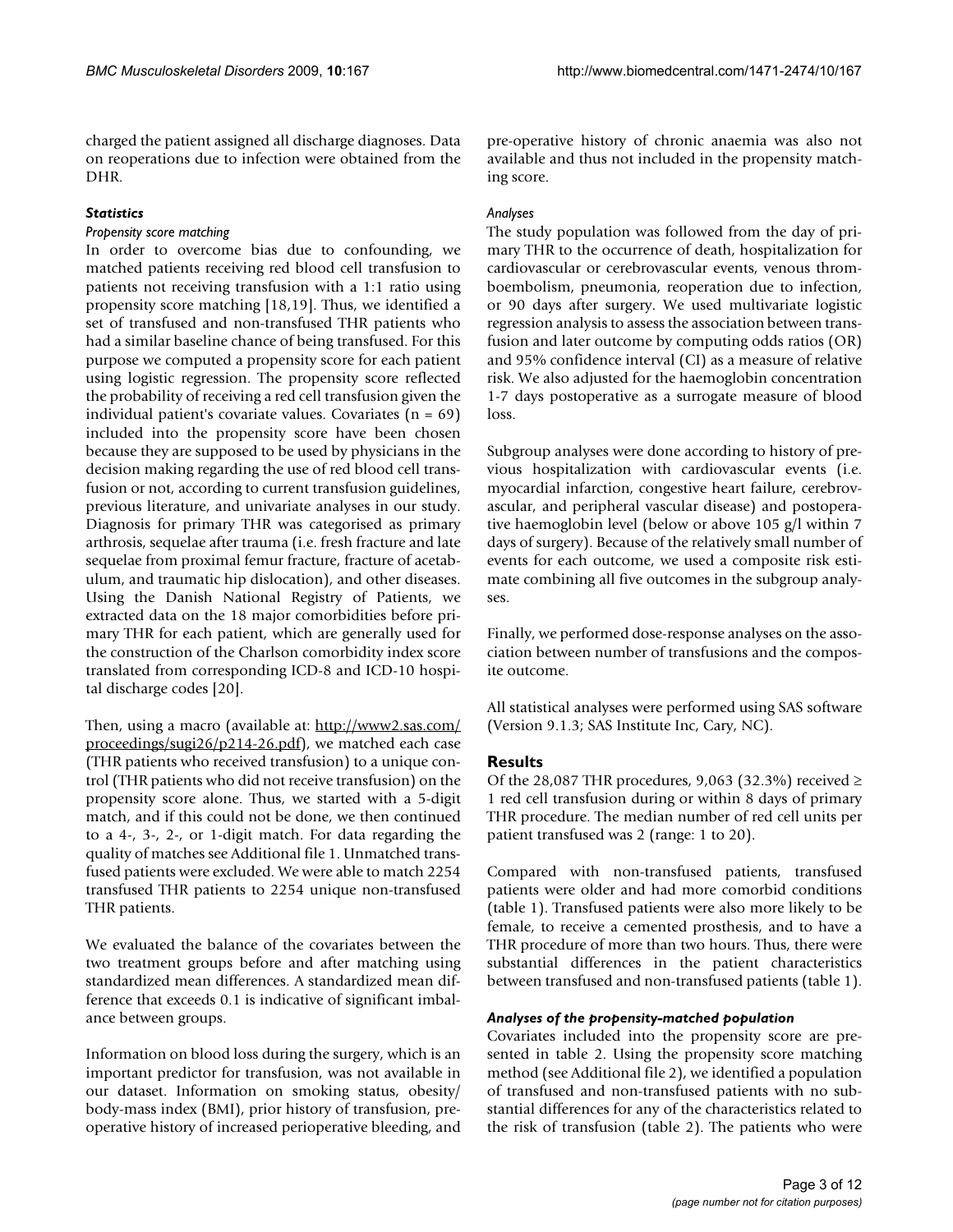|                                  | <b>Transfusion</b><br>$n = 9,063$ | No transfusion<br>$n = 19,024$ | Standardized mean difference*** |
|----------------------------------|-----------------------------------|--------------------------------|---------------------------------|
| Age (years)                      |                                   |                                |                                 |
| $10-49$                          | 338 (3.7%)                        | 1363 (7.2%)                    | 0.18797                         |
| 50-59                            | 834 (9.2%)                        | 3162 (16.6%)                   | 0.22038                         |
| 60-69                            | 2098 (23.2%)                      | 6334 (33.3%)                   | 0.18585                         |
| 70-79                            | 3189 (35.2%)                      | 5957 (31.3%)                   | 0.11451                         |
| +80                              | 2604 (28.7%)                      | 2208 (11.6%)                   | 0.42107                         |
| Sex                              |                                   |                                |                                 |
| Female                           | 6440 (71.1%)                      | 10450 (54.9%)                  | 0.36876                         |
| Primary hip diagnosis            |                                   |                                |                                 |
| Primary arthrosis                | 5646 (62.3%)                      | 15588 (81.9%)                  | 0.40642                         |
| Trauma                           | 2546 (28.1%)                      | 1628 (8.6%)                    | 0.48898                         |
| Other                            | 871 (9.6%)                        | 1808 (9.5%)                    | 0.02348                         |
| <b>Comorbidity history (yes)</b> |                                   |                                |                                 |
| Myocardial infarction            | 491 (5.4%)                        | 717 (3.8%)                     | 0.07073                         |
| Congestive heart failure         | 612 (6.8%)                        | 600 (3.2%)                     | 0.17886                         |
| Peripheral vascular disease      | 442 (4.9%)                        | 645 (3.4%)                     | 0.05825                         |
| Cerebrovascular disease          | 990 (10.9%)                       | 1010(5.3%)                     | 0.22239                         |
| Dementia                         | 165 (1.8%)                        | 106 (0.6%)                     | 0.11135                         |
| Chronic pulmonary disease        | 815 (9.0%)                        | 1227 (6.5%)                    | 0.09349                         |
| Connective tissue disease        | 679 (7.5%)                        | 972 (5.1%)                     | 0.11434                         |
| Peptic ulcer disease             | 654 (7.2%)                        | 745 (3.9%)                     | 0.15010                         |
| Mild liver disease               | 167 (1.8%)                        | 214(1.1%)                      | 0.05590                         |
| Diabetes (type I and II)         | 544 (6.0%)                        | 764 (4.0%)                     | 0.08144                         |
| Hemiplegia                       | 19 (0.2%)                         | 19 (0.1%)                      | 0.01715                         |
| Moderate to severe renal disease | 236 (2.6%)                        | 229 (1.2%)                     | 0.13977                         |
| Diabetes with end organ damage   | 274 (3.0%)                        | 326 (1.7%)                     | 0.10146                         |
| Any tumor                        | 1151 (12.7%)                      | 1637 (8.6%)                    | 0.16577                         |

**Table 1: Descriptive characteristics of all total hip replacement (THR) patients according to red blood cell transfusion within 8 days of surgery.**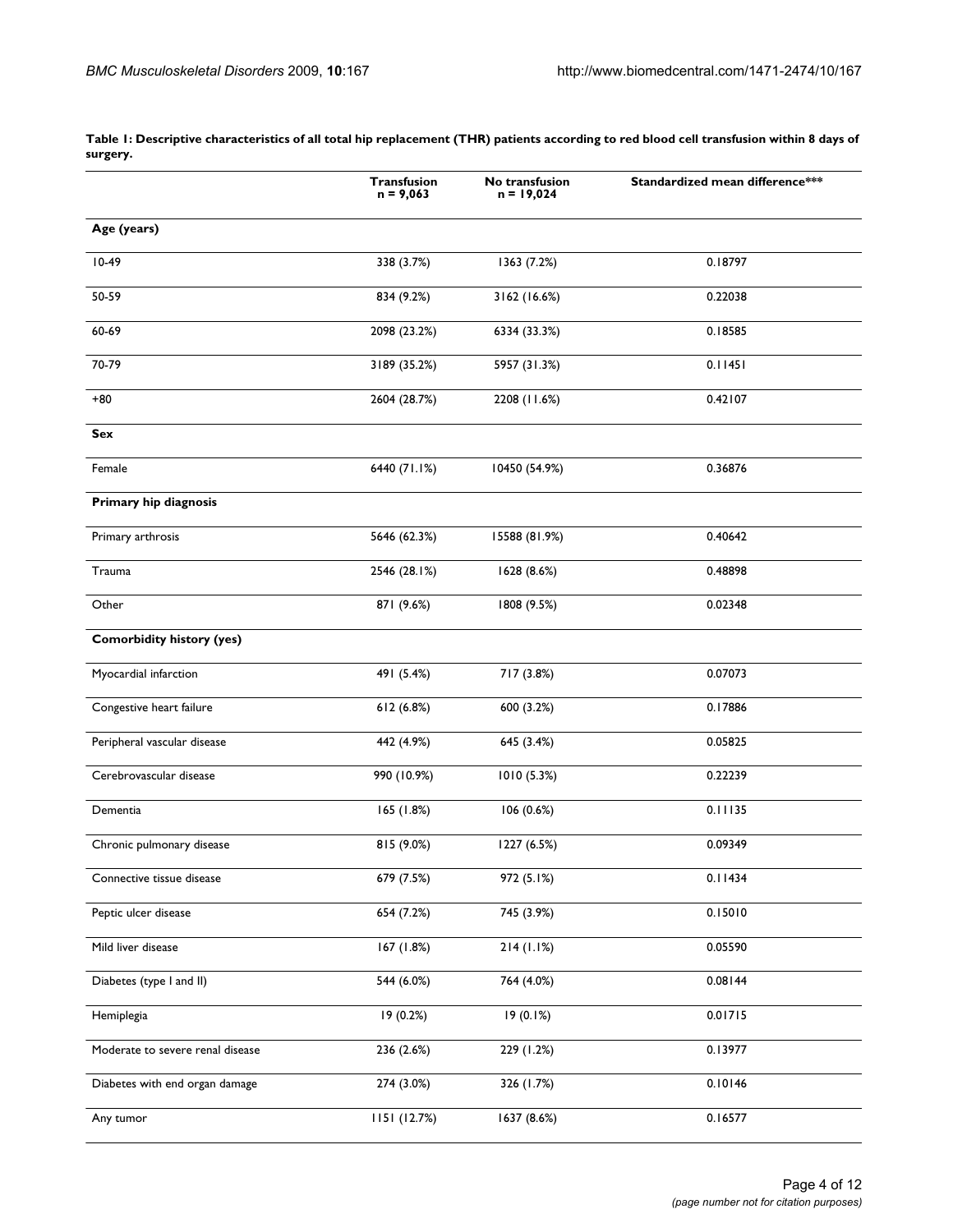### *BMC Musculoskeletal Disorders* 2009, **10**:167 http://www.biomedcentral.com/1471-2474/10/167

**Table 1: Descriptive characteristics of all total hip replacement (THR) patients according to red blood cell transfusion within 8 days of surgery.** *(Continued)*

| Leukemia                                       | 36 (0.4%)    | 35 (0.2%)     | 0.05114 |
|------------------------------------------------|--------------|---------------|---------|
| Lymphoma                                       | 69 (0.8%)    | 76 (0.4%)     | 0.06085 |
| Moderate to severe liver disease               | 63 (0.7%)    | 39 (0.2%)     | 0.07666 |
| Metastatic solid tumor                         | 141 (1.6%)   | 121 (0.6%)    | 0.11523 |
| <b>Fixation technique</b>                      |              |               |         |
| Cemented                                       | 4060 (44.8%) | 6170 (32.4%)  | 0.26193 |
| Cementless                                     | 2118 (23.4%) | 7486 (39.4%)  | 0.37578 |
| Hybrid                                         | 2885 (31.8%) | 5368 (28.2%)  | 0.09093 |
| Type of anesthesia                             |              |               |         |
| Regional                                       | 5929 (65.4%) | 14622 (76.9%) | 0.29165 |
| Universal and Combined                         | 3134 (34.6%) | 4402 (23.1%)  | 0.29165 |
| <b>Duration of surgery (minutes)</b>           |              |               |         |
| $0 - 60$                                       | 1819 (20.1%) | 7439 (39.1%)  | 0.34220 |
| $61 - 120$                                     | 6199 (68.4%) | 11097 (58.3%) | 0.10558 |
| >121                                           | 1045 (11.5%) | 488 (2.6%)    | 0.34021 |
| 20 hospitals performing the THR procedures*    |              |               |         |
| Prophylaxis for heterotopic bone formations ** |              |               |         |
| Yes                                            | 600 (6.6%)   | 1317 (6.9%)   | 0.01945 |
| No                                             | 8463 (93.4%) | 17707 (93.1%) | 0.02058 |
| Year of surgery                                |              |               |         |
| 1999                                           | 114(1.3%)    | 115 (0.6%     | 0.10403 |
| 2000                                           | 731 (8.1%)   | 764 (4.0%)    | 0.11245 |
| 2001                                           | 623 (6.9%)   | 1353 (7.1%)   | 0.05878 |
| 2002                                           | 1123 (12.4%) | 1757 (9.2%)   | 0.19310 |
| 2003                                           | 989 (10.9%)  | 1669 (8.8%    | 0.13441 |
| 2004                                           | 1103 (12.2%) | 2570 (13.5%)  | 0.01450 |
| 2005                                           | 1410 (15.6%) | 3148 (16.6%)  | 0.08021 |
| 2006                                           | 1579 (17.4%) | 3820 (20.1%)  | 0.19120 |
| 2007                                           | 1390 (15.4%) | 3828 (20.1%)  | 0.12261 |

Data are shown in number (%) unless otherwise specified. \* Each of the 20 hospitals performing the THR procedures was treated as separate covariate.<br>\*\* Anti -rheumatic drugs were used as prophylaxis for heterotopic bone fo significant imbalance between groups.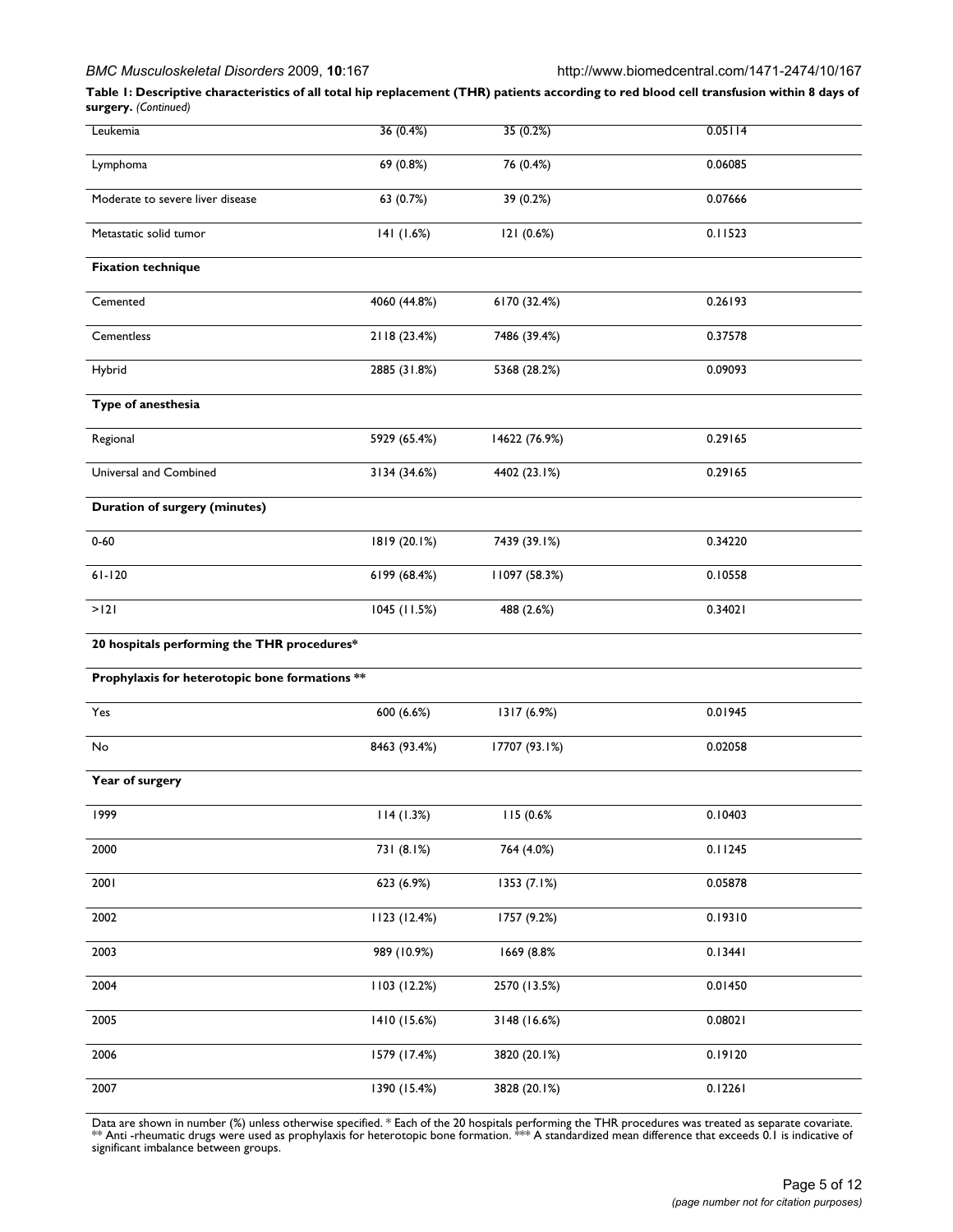**Table 2: Descriptive characteristics of propensity score matched total hip replacement (THR) patients according to red blood cell transfusion within 8 days of surgery.**

|                                  | Transfusion $n = 2,254$ | No transfusion $n = 2,254$ | Standardized mean difference*** |
|----------------------------------|-------------------------|----------------------------|---------------------------------|
| Age (years)                      |                         |                            |                                 |
| $10-49$                          | 146 (6.5%)              | 159 (7.1%)                 | 0.07561                         |
| 50-59                            | 272 (12.1%)             | 256 (11.4%)                | 0.03827                         |
| 60-69                            | 602 (26.7%)             | 635 (28.2%)                | 0.07124                         |
| 70-79                            | 830 (36.8%)             | 793 (35.2%)                | 0.00596                         |
| +80                              | 404 (17.9%)             | 411 (18.2%)                | 0.18397                         |
| Sex                              |                         |                            |                                 |
| Female                           | 1,490 (66.1%)           | 1,439 (63.8%)              | 0.11293                         |
| Primary hip diagnosis            |                         |                            |                                 |
| Primary arthrosis                | 1,647 (73.1%)           | 1,633 (72.5%)              | 0.23293                         |
| Trauma                           | 323 (14.3%)             | 319 (14.2%)                | 0.28662                         |
| Other                            | 284 (12.6%)             | 302 (13.4%)                | 0.00682                         |
| <b>Comorbidity history (yes)</b> |                         |                            |                                 |
| Myocardial infarction            | 104 (4.6%)              | 113 (5.0%)                 | 0.02865                         |
| Congestive heart failure         | 116(5.2%)               | 125 (5.6%)                 | 0.08273                         |
| Peripheral vascular disease      | 97 (4.3%)               | 95 (4.2%)                  | 0.02495                         |
| Cerebrovascular disease          | 172 (7.6%)              | 172 (7.6%)                 | 0.11255                         |
| Dementia                         | 15 (0.7%)               | 8(0.4%)                    | 0.10249                         |
| Chronic pulmonary disease        | 192 (8.5%)              | 176 (7.8%)                 | 0.06104                         |
| Connective tissue disease        | 169 (7.5%)              | 161(7.1%)                  | 0.02309                         |
| Peptic ulcer disease             | 129 (5.7%)              | 129 (5.7%)                 | 0.07967                         |
| Mild liver disease               | 37 (1.6%)               | 30 (1.3%)                  | 0.04168                         |
| Diabetes (type I and II)         | 134 (5.9%)              | 115(5.1%)                  | 0.05238                         |
| Hemiplegia                       | 4(0.2%)                 | 6(0.3%)                    | 0.03791                         |
| Moderate to severe renal disease | 55 (2.4%)               | 60 (2.7%)                  | 0.06410                         |
| Diabetes with end organ damage   | 61(2.7%)                | 47 (2.1%)                  | 0.06301                         |
| Any tumor                        | 260 (11.5%)             | 235 (10.4%)                | 0.09151                         |
| Leukemia                         | 10(0.4%)                | 6(0.3%)                    | 0.04010                         |
| Lymphoma                         | 18 (0.8%)               | 14 (0.6%)                  | 0.04218                         |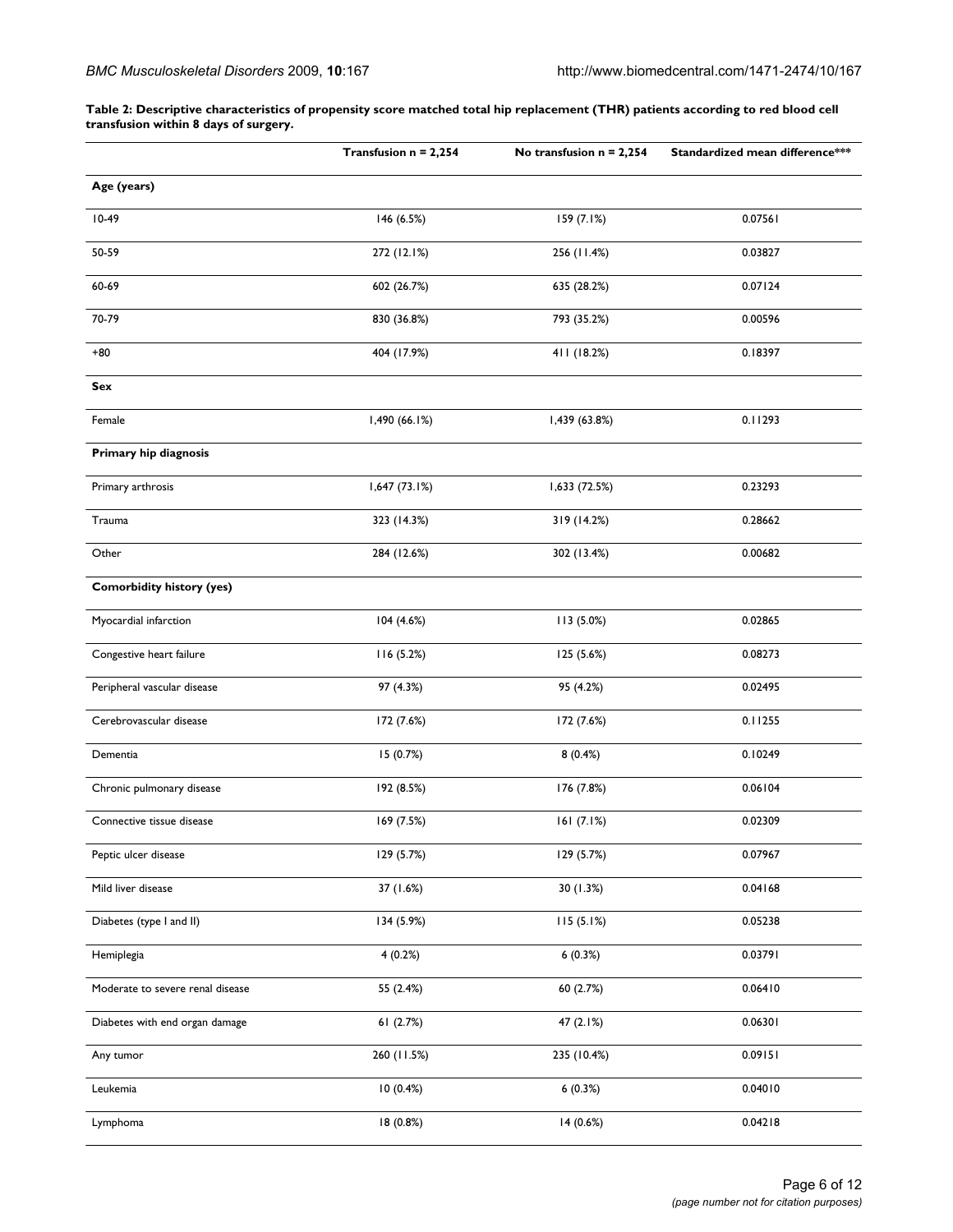**Table 2: Descriptive characteristics of propensity score matched total hip replacement (THR) patients according to red blood cell transfusion within 8 days of surgery.** *(Continued)*

| Moderate to severe liver disease                                              | 11(0.5%)      | 12(0.5%)      | 0.03710 |
|-------------------------------------------------------------------------------|---------------|---------------|---------|
| Metastatic solid tumor                                                        | 39 (1.7%)     | 26 (1.2%)     | 0.08036 |
| <b>Fixation technique</b>                                                     |               |               |         |
| Cemented                                                                      | 1,186 (52.6%) | 1,175 (52.1%) | 0.03568 |
| Cementless                                                                    | 523 (23.2%)   | 522 (23.2%)   | 0.05074 |
| Hybrid                                                                        | 545 (24.2%)   | 557 (24.7%)   | 0.01191 |
| Type of anesthesia                                                            |               |               |         |
| Regional                                                                      | 1,753 (77.8%) | 1,757 (78.0%) | 0.18378 |
| <b>Duration of surgery (minutes)</b>                                          |               |               |         |
| $0 - 60$                                                                      | 418 (18.5%)   | 426 (18.9%)   | 0.09806 |
| $61 - 120$                                                                    | 1,685 (74.8%) | 1671 (74.1%)  | 0.03567 |
| >121                                                                          | 151 (6.7%)    | 157 (7.0%)    | 0.20997 |
| 20 hospitals performing the THR procedures*                                   |               |               |         |
| Prophylaxis for heterotopic bone formation **                                 |               |               |         |
| Yes                                                                           | 195 (8.7%)    | 208 (9.2%)    | 0.06109 |
| No                                                                            | 2059 (91.4%)  | 2046 (90.7%)  | 0.06268 |
| Preoperative Hemoglobin concentration within three months prior to<br>surgery |               |               |         |
| $<$ 138.5 g/L                                                                 | 1410 (62.6%)  | 1362 (60.4%)  | 0.25041 |
| >138.5 g/L                                                                    | 844 (37.4%)   | 892 (39.6%)   | 0.25041 |
| Year of surgery                                                               |               |               |         |
| 1999                                                                          | 61 (2.7%)     | 58 (2.6%      | 0.03572 |
| 2000                                                                          | 60 (2.7%)     | 56 (2.5%)     | 0.06520 |
| 2001                                                                          | 94 (4.2%)     | 93 (4.1%)     | 0.02234 |
| 2002                                                                          | 309 (13.7%)   | 333 (14.8%)   | 0.02030 |
| 2003                                                                          | 239 (10.6%)   | 254 (11.3%)   | 0.00876 |
| 2004                                                                          | 377 (16.7%)   | 392 (17.4%)   | 0.04756 |
| 2005                                                                          | 347 (15.4%)   | 333 (14.8%)   | 0.01024 |
| 2006                                                                          | 435 (19.3%)   | 411 (18.2%)   | 0.01185 |
| 2007                                                                          | 332 (14.7%)   | 324 (14.4%)   | 0.00976 |

Data are shown in number (%) unless otherwise specified. \*Good balance between groups for each of the 20 hospitals included in the propensity score was<br>achieved in general. \*\* Anti -rheumatic drugs were used as prophylaxis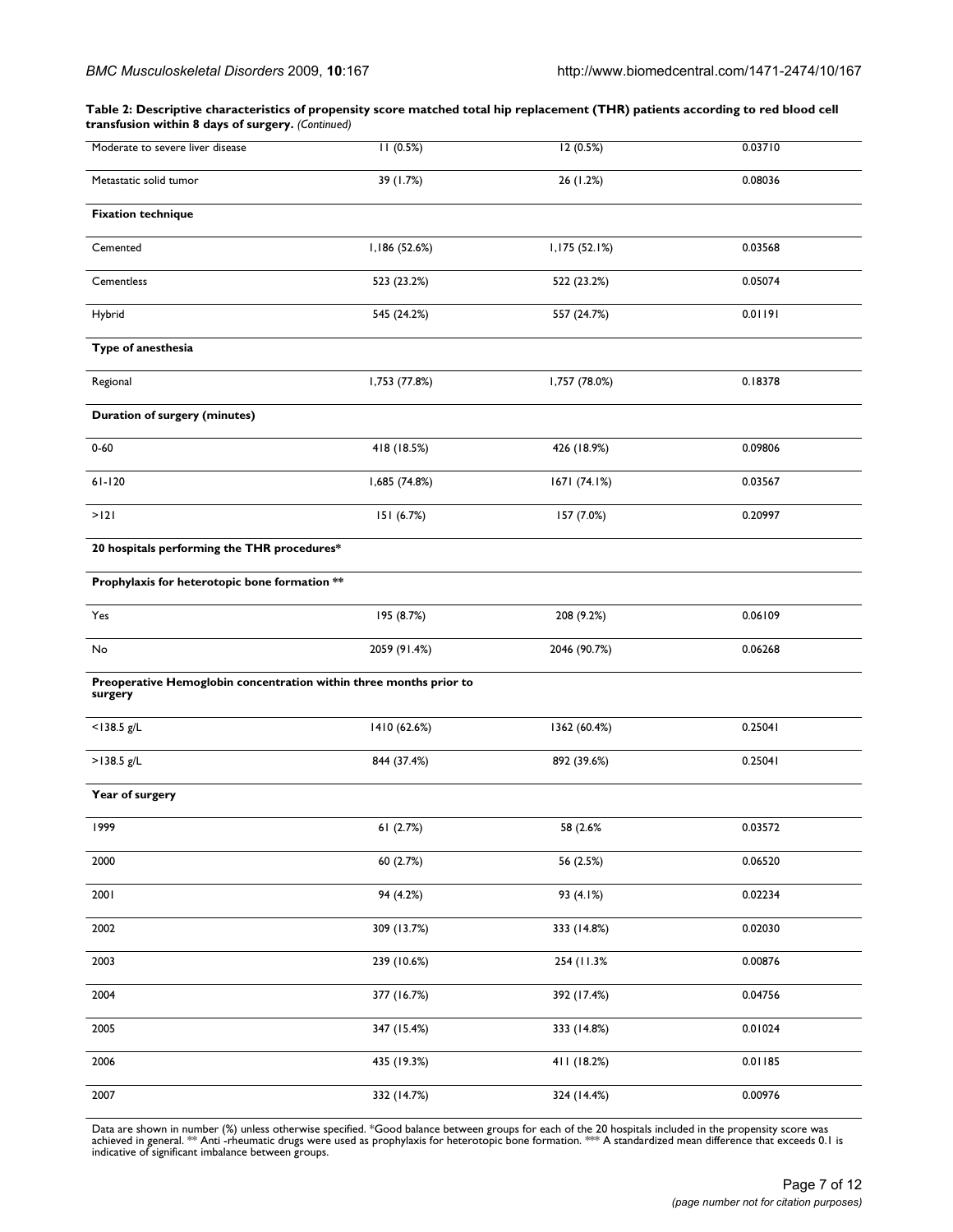matched in the propensity score did not differ substantially from the unmatched excluded patients in any of the covariates included in the propensity score.

Table 3 shows the absolute risk of each of the outcomes in the propensity score matched population. Figure 1 summarises the crude and adjusted odds ratios for each outcome for 2,254 transfused patients and 2,254 propensity score matched non-transfused patients. The cumulative 90-day mortality was 1.7% among transfused patients versus 0.8% among non-transfused patients, corresponding to an adjusted OR of 2.2 (95% CI: 1.2-3.8). For hospitalization with pneumonia, there was also increased OR for transfused patients compared with non-transfused patients (adjusted OR 2.1, 95% CI: 1.2-3.8). Transfused patients had non-significant increased odds of hospitalization with cardiovascular and cerebrovascular events (adjusted OR 1.4, 95% CI: 0.9-2.2) and venous thromboembolism (adjusted OR 1.2, 95% CI: 0.7-2.1), whereas the odds of reoperation due to THR infection was 0.6 (95% CI: 0.1-2.9) compared with non-transfused patients.

Patients with the most transfusions (6 or more) had the highest odds of a composite adverse outcome (adjusted OR 3.4, 95%CI: 1.3-9.2) compared with non-transfused patients. However, the increased odds were not restricted to patients receiving many transfusions, as patients receiving only 1 transfusion had increased odds of an adverse outcome (adjusted OR 2.7, 95% CI: 1.2-5.7). Patients who received 2-3 or 4-5 transfusions had nonsignificant increased odds for the composite outcome of 1.2 (95% CI: 0.8-1.9) and 1.5 (95% CI: 0.8-2.9), respectively.

| <b>Outcome</b>                            | OR (95% CI)*                               |                          |
|-------------------------------------------|--------------------------------------------|--------------------------|
| <b>Death</b>                              |                                            |                          |
| crude<br>adjusted**                       | 2.17 (1.24-3.79)<br>2.17 (1.24-3.80)       |                          |
| Pneumonia                                 |                                            |                          |
| crude<br>adjusted**                       | 2.12 (1.19-3.77)<br>$2.12(1.18 - 3.81)$    |                          |
| Reoperation due to Infection of THR       |                                            |                          |
| crude<br>adjusted**                       | $1.00(0.29 - 3.45)$<br>$0.57(0.11 - 2.93)$ |                          |
| Deep venous thrombosis/pulmonary embolism |                                            |                          |
| crude<br>adjusted**                       | $1.22(0.70 - 2.11)$<br>$1.17(0.67 - 2.06)$ |                          |
| Cardiovascular or cerebrovascular disease |                                            |                          |
| crude<br>adjusted**                       | $1.38(0.92 - 2.09)$<br>$1.42(0.93 - 2.15)$ |                          |
| composite outcome                         |                                            |                          |
| crude<br>adjusted**                       | $1.64(1.21 - 2.22)$<br>$1.67(1.23 - 2.26)$ |                          |
|                                           | $\Omega$                                   | $\overline{c}$<br>3<br>4 |

red blood cell transfusion among **Figure 1** Crude and adjusted odds ratios of advers propensity score matched patients e outcomes within 90 days of primary total hip replacement (THR) associated with **Crude and adjusted odds ratios of adverse outcomes within 90 days of primary total hip replacement (THR) associated with red blood cell transfusion among propensity score matched patients**. Submitted and labelled separately. Legend: \* odds ratio with 95% confidence interval. \*\* odds ratio adjusted for haemoglobin concentration 1-7 days postoperative. Reference group is non-transfused patients.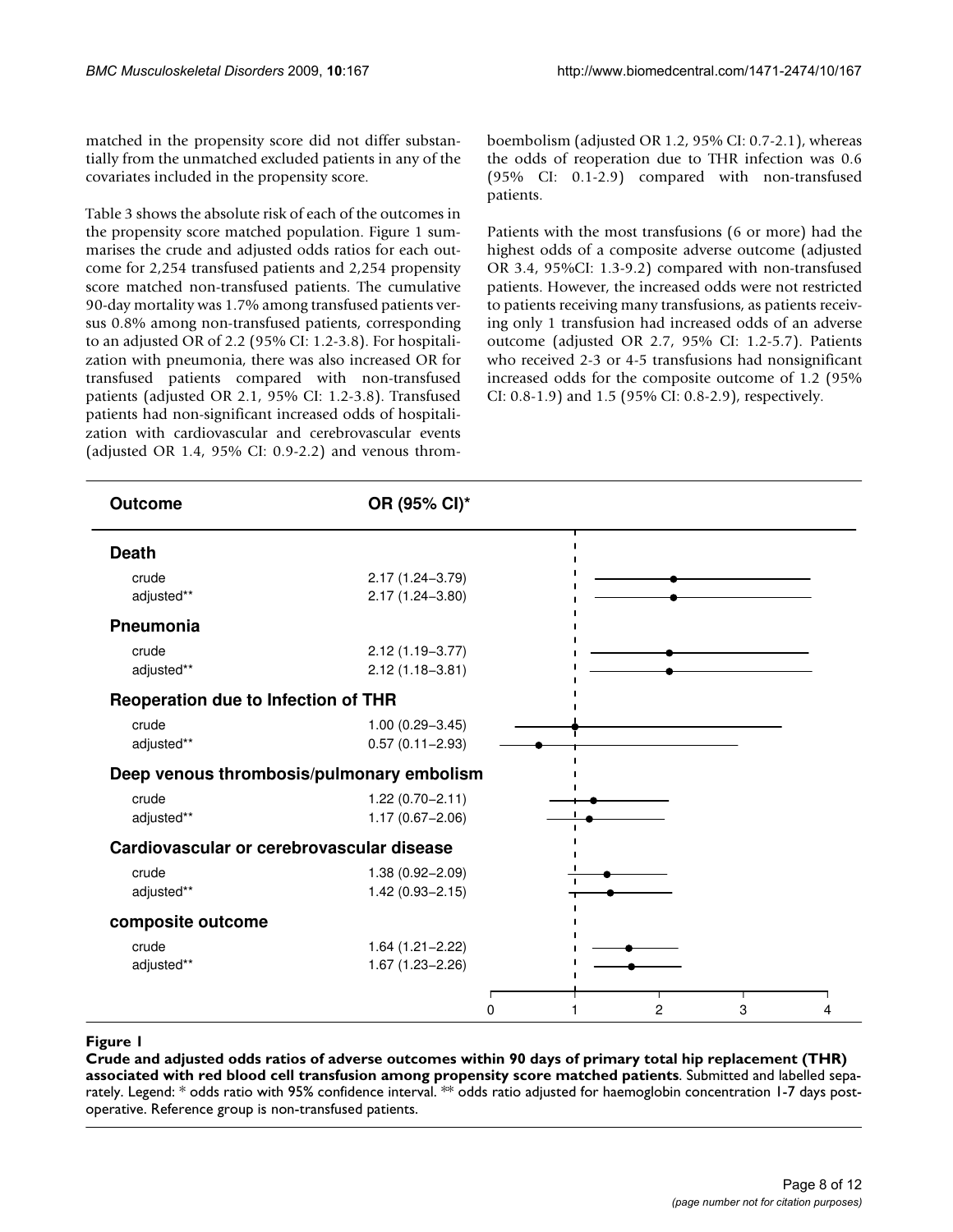|                                                  | Propensity score matching model   |                                |  |
|--------------------------------------------------|-----------------------------------|--------------------------------|--|
| <b>Outcome</b>                                   | <b>Transfusion</b><br>$n = 2,254$ | Non-transfusion<br>$n = 2,254$ |  |
| Death                                            | 39 (1.7%)                         | 18(0.8%)                       |  |
| Cardiovascular or cerebrovascular disease        | 54 (2.4%)                         | 39 (1.7%)                      |  |
| Deep venous thrombosis and/or pulmonary embolism | 28 (1.2%)                         | 23 (1.0%)                      |  |
| Pneumonia                                        | 36 (1.6%)                         | 17(0.8%)                       |  |
| Reoperation due to Infection of THR              | 5(0.2%)                           | 5(0.2%)                        |  |

**Table 3: Number of adverse events within 90 days after primary total hip replacement (THR) among propensity score matched patients who were eligible for red blood cell transfusion.**

### *Subgroup analyses*

Using the same covariates included in the propensity score matching (table 2), we were able to match 407 transfused THR procedures to 407 unique non-transfused THR procedures, all with a history of cardiovascular events, and 1,834 transfused THR patients to 1,834 unique non-transfused THR patients, all without a history of cardiovascular events. For THR patients with a history of cardiovascular events prior to surgery, red blood cell transfusion was associated with odds of the composite adverse outcome within 90 days of surgery of 1.2 (CI: 0.8-1.9) compared with non-transfused patients. In THR patients without cardiovascular events prior to surgery, the odds of the composite outcome was 1.7 (CI: 1.1-2.7) among transfused versus non-transfused patients.

Using the same covariates included in the propensity score matching (table 2), we matched 729 transfused THR patients to 749 unique non-transfused THR patients, all with a postoperative haemoglobin concentration below 105 g/L, and 1,505 transfused THR patients to 1,505 unique non-transfused THR patients, all with postoperative haemoglobin concentration of greater than 105 g/L. Among THR patients with postoperative haemoglobin below 105 g/L, the adjusted OR for the composite adverse outcome within 90 days of surgery was 1.1 (CI: 0.5-2.7) for transfused patients compared with non-transfused patients. In contrast, among THR patients with a postoperative haemoglobin level above 105 g/L, the adjusted OR for composite outcome within 90 days of surgery was 1.6 (CI: 1.0-2.5) for transfused compared with non-transfused patients.

# **Discussion**

In this large population-based follow-up study of primary THR patients, we found that red blood cell transfusion was associated with substantially increased odds of an adverse outcome, in particular death and pneumonia.

### *Strengths and limitations*

Strengths of the present study include the large sample size and the population-based design with complete follow-up for all patients included in the study population. All data were prospective collected independently of the objective of our study. Since the study population was identified only after collection of data had ended, this is a retrospective (or historical) population-based cohort study. The DHR database had a high validity [16]. The quality of registration of diagnoses in the Danish National Registry of Patients has also been established [21-24]. Nevertheless, any misclassification and errors of diagnosis codes may bias our findings if related to transfusion. Further, our estimates would be biased if some hospitalizations with specific outcomes were based on symptoms arising after transfusion versus pre-transfusion. Data on red blood cell transfusions are directly drawn from the blood bank systems in which registration of all blood products is mandatory according to Danish law. The number of transfusions registered in the Danish Transfusion Database is in accordance with the official statistics on use of blood products in Denmark reported by the Danish Medicines Agency [25].

The major methodological concern in observational studies on medical interventions, including transfusion, is the obvious risk of bias due to confounding; this is also the case in our study. Detailed and complete data on patientand procedure-related characteristics were available and thorough efforts were made, including a combination of propensity score matching and multivariable adjustment techniques, to minimize any impact of confounding on the results. Although the covariates included in the propensity score were chosen based on the current guidelines for transfusion and literature reporting on factors affecting the decision whether to transfuse or not, we don't know to what degree these covariates are truly transfusion triggers in Danish orthopaedic departments or to what extent phy-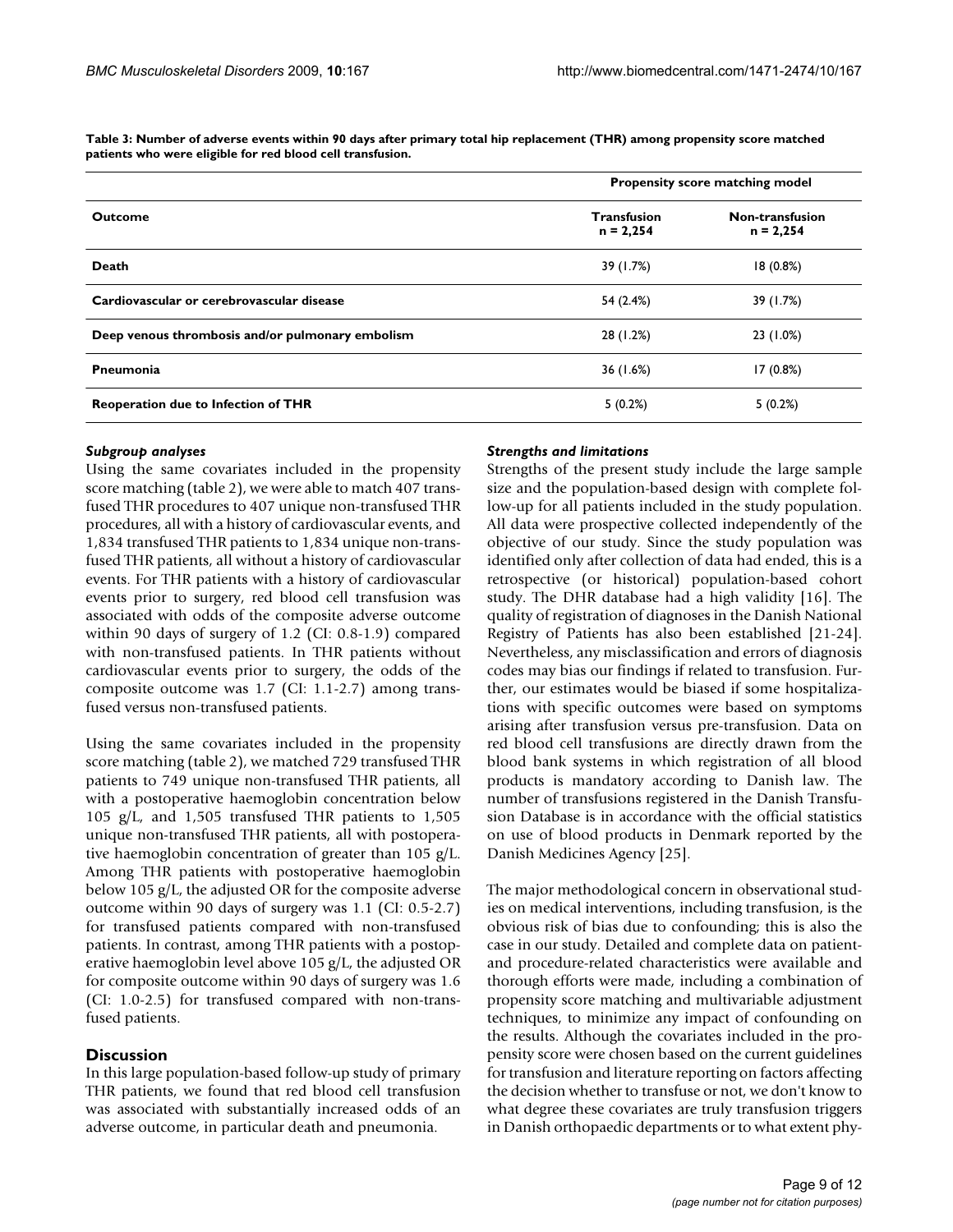sicians follow existing guidelines. We reported previously on substantial differences in the use of red blood cell transfusion among THR patients when comparing a sample of Danish orthopaedic departments, which could not be explained by a range of patient- and surgery-related factors [26]. Further, we included patients with a preoperative haemoglobin level above 105 g/L that were transfused, which seems to deviate from current guidelines. However, as we don't have data on blood loss during surgery, the surgeon may still have followed the guidelines if these patients suffered blood loss during surgery and received transfusion afterwards. Information on pre- and postoperative haemoglobin concentration was further included as a surrogate measure of blood loss. We cannot exclude the possibility that residual confounding due to the use of crude variables (e.g. the severity of comorbidities, or pre-operative haemoglobin level above or below 138.5 g/L only) or unknown/unmeasured prognostic factors (e.g. exact volume of blood loss during the surgery which could potentially be the actual driver of adverse outcomes or life style factors) may have influenced the results. Data on use of autologous red blood cell transfusions and leukoreduction of transfusions were not available.

# *Comparison with other studies*

Our findings regarding the increased odds of death within 90 days after THR are consistent with several studies on critically ill patients, orthopaedic trauma patients, hip fracture patients, and patients undergoing cardiac surgery [6-9,13,15,27]. THR patients are generally considered to be a patient group with a low mortality compared with the general population, and somehow, transfusion adversely affected this relationship [28].

An association between transfusion and increased odds of postoperative vascular complications has previously been found among patients undergoing cardiac surgery and among patients admitted to intensive care units [8,27,29]. A study of patients undergoing total hip or knee replacement showed that fluid overload is a common complication following allogeneic blood transfusion, which agrees with our results [11]. Nevertheless, the results are not directly comparable since diuretic consumption was used as a surrogate measure for fluid overload and a cardiovascular event, and the study by Bierbaum and colleagues did not take underlying comorbidities and other confounding factors into account. Although the mechanism linking transfusion with cardiac complications remains unclear, several factors may contribute. These factors include augmentation of the inflammatory response responsible for the release of inflammatory mediators, or vasoconstrictors that may facilitate plaque rupture and subsequent thrombosis [30]. Another likely explanation is that a patient's underlying heart condition combined with multiple,

rapid blood transfusions lead to pulmonary oedema. However, in our study we found increased odds of adverse outcome for patients with and without a history of cardiovascular disease, although the odds were only statistical significant in the latter group.

Increased odds of pneumonia in transfused versus nontransfused patients is consistent with the results of some, but not all previous studies [11,14,31]. These inconsistent results may be due to limited sample size, inhomogeneous study populations, and surgery involving different joints. In addition, previous studies have reported on the risk of postoperative infection in general, including pneumonia, wound infection, urinary infection, and bacteraemia, rather than the risk of pneumonia only. This makes it difficult to directly compare the results of previous studies to one another and to our data. The mechanism underlying the association between transfusion and subsequent pneumonia has not been established. However, it appears likely that systemic immunosuppression due to transfusion-associated infusion of large amounts of foreign antigens changes the cellular responses of the recipient. Nevertheless, a meta-analysis of 15 randomized controlled trials and 40 observational studies showed no clear link between transfusion-related immunomodulation and risk of postoperative infection [32]. However, it was not possible to reach a conclusion specifically on the risk of developing pneumonia based on the meta-analysis, since data on postoperative pneumonia were not available in all studies. Marik and Corwin published a systematic review based on 45 cohort studies, suggesting that transfusions are associated with increased morbidity and mortality risk in high risk hospitalized patients [33]. It has to be noted that our study is based on allogeneic transfusions, and the findings may differ among patients who received autologous red blood cell transfusions. Traditionally, allogeneic blood transfusion has been much more prevalent in Denmark, and data on autologous transfusions were not available for our study.

Previous publications suggest that haemoglobin is a strong predictor for blood transfusion [34]. Nevertheless, data on preoperative haemoglobin concentration was only available for one third of the transfused THR patients in our study. Furthermore, it has been shown that 75% of total hip arthroplasty patients who received a transfusion were not anaemic preoperatively, suggesting that other factors play a considerable role in the decision to transfuse [35].

We had no information on blood loss during surgery, which may affect prognosis after transfusion and change the quality and focus of our observations if related to transfusion, i.e., if patients who received transfusion had more blood loss than patients who did not receive trans-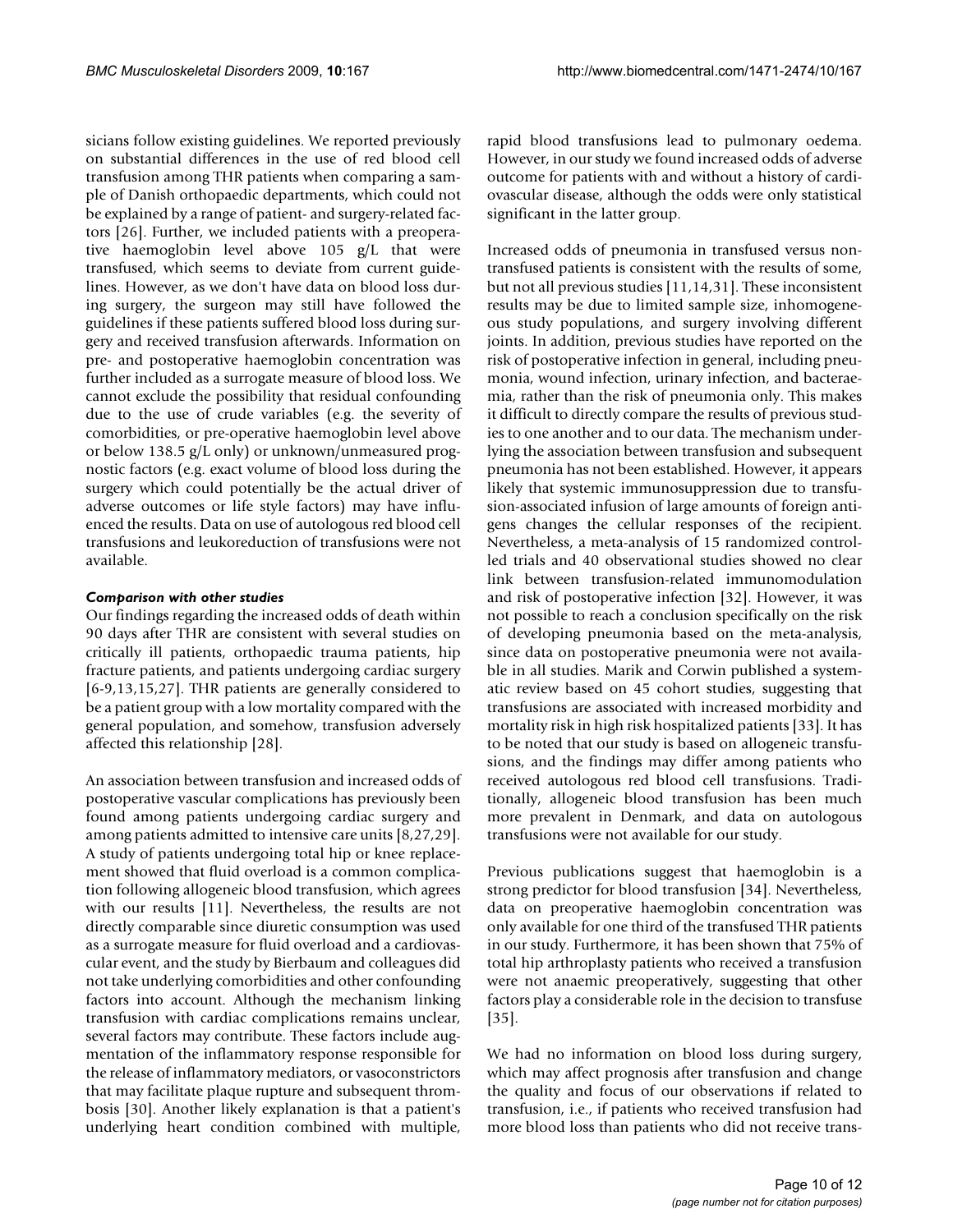fusion. If so, the observed adverse outcomes would be associated with blood loss rather than transfusion. To address this issue we performed stratified analyses on postoperative haemoglobin concentration as a surrogate measure of blood loss. Our observations regarding increased odds of adverse outcome among patients with a high or normal postoperative haemoglobin concentration but not among patients with a low postoperative haemoglobin concentration confirm and extend observations made in different settings. One previous study of coronary surgery patients showed increased mortality and incidence of myocardial infarction in transfused patients with a haemoglobin concentration of more than 90 g/L compared to non-transfused patients [36]. Hebert et al. reported in a randomized clinical trial of critically ill patients that liberal transfusion practice (with a threshold for transfusion of 97 g/L and more) lead to a higher rate of cardiac events within 30 days of admission to the intensive care unit compared to restrictive transfusion practice (i.e., transfusion given when the haemoglobin concentration fell below 70 g/L) [37].

# **Conclusions**

Allogeneic red blood cell transfusion was associated with an adverse prognosis following primary THR. Although the odds ratio estimates may partly be driven by unmeasured bias due to blood loss during surgery, they indicate a need for further examination of the use of allogeneic blood transfusion in total hip replacement patients. The risk versus benefit of transfusion among THR patients warrants careful assessment.

# **Competing interests**

The authors declare that they have no competing interests.

# **Authors' contributions**

ABP participated in the design, interpretation of data, drafting and revising of the manuscript. FM carried out the analyses and critically revised the manuscript. SO participated in interpretation of data and critically revised the manuscript. SPJ participated in the design, interpretation of data, and critically revised the manuscript. All authors read and approved the final manuscript.

# **Additional material**

# **Additional file 1**

*Data regarding the quality of matches.pdf. The table include number of matching pairs and percent of 5-digit matched, 4-digit matched, 3-digit matched, 2-digit matched, and 1-digit matched patients.* Click here for file

[\[http://www.biomedcentral.com/content/supplementary/1471-](http://www.biomedcentral.com/content/supplementary/1471-2474-10-167-S1.PDF) 2474-10-167-S1.PDF]

# **Additional file 2**

*The propensity scores and the number of units transfused per individual patients.pdf. The file include patient ID, side (1 = right hip and 2 = left hip), propensity score, number of transfusions and matched (0 = no and 1 = yes).* Click here for file

[\[http://www.biomedcentral.com/content/supplementary/1471-](http://www.biomedcentral.com/content/supplementary/1471-2474-10-167-S2.PDF) 2474-10-167-S2.PDF]

# **Acknowledgements**

Funding: None. The authors wish to thank the orthopaedic surgeons at all hospitals in Denmark for co-operation regarding the registry.

### **References**

- Lohmander LS, Engesaeter LB, Herberts P, Ingvarsson T, Lucht U, Puolakka TJ: **[Standardized incidence rates of total hip replace](http://www.ncbi.nlm.nih.gov/entrez/query.fcgi?cmd=Retrieve&db=PubMed&dopt=Abstract&list_uids=17068703)[ment for primary hip osteoarthritis in the 5 Nordic coun](http://www.ncbi.nlm.nih.gov/entrez/query.fcgi?cmd=Retrieve&db=PubMed&dopt=Abstract&list_uids=17068703)[tries: similarities and differences.](http://www.ncbi.nlm.nih.gov/entrez/query.fcgi?cmd=Retrieve&db=PubMed&dopt=Abstract&list_uids=17068703)** *Acta Orthop* 2006, **77:**733-740.
- 2. Mahomed NN, Barrett JA, Katz JN, Phillips CB, Losina E, Lew RA, Guadagnoli E, Harris WH, Poss R, Baron JA: **[Rates and outcomes](http://www.ncbi.nlm.nih.gov/entrez/query.fcgi?cmd=Retrieve&db=PubMed&dopt=Abstract&list_uids=12533568) [of primary and revision total hip replacement in the United](http://www.ncbi.nlm.nih.gov/entrez/query.fcgi?cmd=Retrieve&db=PubMed&dopt=Abstract&list_uids=12533568) [States medicare population.](http://www.ncbi.nlm.nih.gov/entrez/query.fcgi?cmd=Retrieve&db=PubMed&dopt=Abstract&list_uids=12533568)** *J Bone Joint Surg Am* 2003, **85- A:**27-32.
- 3. Pedersen AB, Johnsen SP, Overgaard S, Soballe K, Sorensen HT, Lucht U: **[Total hip arthroplasty in Denmark. Incidence of pri](http://www.ncbi.nlm.nih.gov/entrez/query.fcgi?cmd=Retrieve&db=PubMed&dopt=Abstract&list_uids=16097542)[mary operations and revisions 1996-2002 and estimated](http://www.ncbi.nlm.nih.gov/entrez/query.fcgi?cmd=Retrieve&db=PubMed&dopt=Abstract&list_uids=16097542) [future demands.](http://www.ncbi.nlm.nih.gov/entrez/query.fcgi?cmd=Retrieve&db=PubMed&dopt=Abstract&list_uids=16097542)** *Acta Orthopaedica* 2005, **76:**182-189.
- 4. Hasley PB, Lave JR, Hanusa BH, Arena VC, Ramsey G, Kapoor WN, Fine MJ: **[Variation in the use of red blood cell transfusions. A](http://www.ncbi.nlm.nih.gov/entrez/query.fcgi?cmd=Retrieve&db=PubMed&dopt=Abstract&list_uids=7475423) [study of four common medical and surgical conditions.](http://www.ncbi.nlm.nih.gov/entrez/query.fcgi?cmd=Retrieve&db=PubMed&dopt=Abstract&list_uids=7475423)** *Med Care* 1995, **33:**1145-1160.
- 5. The Sanguis Study Group: **[Use of blood products for elective](http://www.ncbi.nlm.nih.gov/entrez/query.fcgi?cmd=Retrieve&db=PubMed&dopt=Abstract&list_uids=7889138) [surgery in 43 European hospitals.](http://www.ncbi.nlm.nih.gov/entrez/query.fcgi?cmd=Retrieve&db=PubMed&dopt=Abstract&list_uids=7889138)** *Transfusion Medicine* 1994, **4:**251-268.
- 6. Koch CG, Li L, Duncan AI, Mihaljevic T, Cosgrove DM, Loop FD, Starr NJ, Blackstone EH: **[Morbidity and mortality risk associ](http://www.ncbi.nlm.nih.gov/entrez/query.fcgi?cmd=Retrieve&db=PubMed&dopt=Abstract&list_uids=16607235)[ated with red blood cell and blood-component transfusion in](http://www.ncbi.nlm.nih.gov/entrez/query.fcgi?cmd=Retrieve&db=PubMed&dopt=Abstract&list_uids=16607235) [isolated coronary artery bypass grafting.](http://www.ncbi.nlm.nih.gov/entrez/query.fcgi?cmd=Retrieve&db=PubMed&dopt=Abstract&list_uids=16607235)** *Crit Care Med* 2006, **34:**1608-1616.
- 7. Kuduvalli M, Oo AY, Newall N, Grayson AD, Jackson M, Desmond MJ, Fabri BM, Rashid A: **[Effect of peri-operative red blood cell](http://www.ncbi.nlm.nih.gov/entrez/query.fcgi?cmd=Retrieve&db=PubMed&dopt=Abstract&list_uids=15784356) [transfusion on 30-day and 1-year mortality following coro](http://www.ncbi.nlm.nih.gov/entrez/query.fcgi?cmd=Retrieve&db=PubMed&dopt=Abstract&list_uids=15784356)[nary artery bypass surgery.](http://www.ncbi.nlm.nih.gov/entrez/query.fcgi?cmd=Retrieve&db=PubMed&dopt=Abstract&list_uids=15784356)** *Eur J Cardiothorac Surg* 2005, **27:**592-598.
- 8. Malone DL, Dunne J, Tracy JK, Putnam AT, Scalea TM, Napolitano LM: **[Blood transfusion, independent of shock severity, is asso](http://www.ncbi.nlm.nih.gov/entrez/query.fcgi?cmd=Retrieve&db=PubMed&dopt=Abstract&list_uids=12777902)[ciated with worse outcome in trauma.](http://www.ncbi.nlm.nih.gov/entrez/query.fcgi?cmd=Retrieve&db=PubMed&dopt=Abstract&list_uids=12777902)** *J Trauma* 2003, **54:**898-905.
- 9. Robinson WP III, Ahn J, Stiffler A, Rutherford EJ, Hurd H, Zarzaur BL, Baker CC, Meyer AA, Rich PB: **[Blood transfusion is an independ](http://www.ncbi.nlm.nih.gov/entrez/query.fcgi?cmd=Retrieve&db=PubMed&dopt=Abstract&list_uids=15761334)[ent predictor of increased mortality in nonoperatively man](http://www.ncbi.nlm.nih.gov/entrez/query.fcgi?cmd=Retrieve&db=PubMed&dopt=Abstract&list_uids=15761334)[aged blunt hepatic and splenic injuries.](http://www.ncbi.nlm.nih.gov/entrez/query.fcgi?cmd=Retrieve&db=PubMed&dopt=Abstract&list_uids=15761334)** *J Trauma* 2005, **58:**437-444.
- 10. Audet AM, Andrzejewski C, Popovsky MA: **[Red blood cell transfu](http://www.ncbi.nlm.nih.gov/entrez/query.fcgi?cmd=Retrieve&db=PubMed&dopt=Abstract&list_uids=9731667)[sion practices in patients undergoing orthopedic surgery: a](http://www.ncbi.nlm.nih.gov/entrez/query.fcgi?cmd=Retrieve&db=PubMed&dopt=Abstract&list_uids=9731667) [multi-institutional analysis.](http://www.ncbi.nlm.nih.gov/entrez/query.fcgi?cmd=Retrieve&db=PubMed&dopt=Abstract&list_uids=9731667)** *Orthopedics* 1998, **21:**851-858.
- 11. Bierbaum BE, Callaghan JJ, Galante JO, Rubash HE, Tooms RE, Welch RB: **[An analysis of blood management in patients having a](http://www.ncbi.nlm.nih.gov/entrez/query.fcgi?cmd=Retrieve&db=PubMed&dopt=Abstract&list_uids=9973048) [total hip or knee arthroplasty.](http://www.ncbi.nlm.nih.gov/entrez/query.fcgi?cmd=Retrieve&db=PubMed&dopt=Abstract&list_uids=9973048)** *J Bone Joint Surg Am* 1999, **81:**2-10.
- 12. Carson JL, Altman DG, Duff A, Noveck H, Weinstein MP, Sonnenberg FA, Hudson JI, Provenzano G: **[Risk of bacterial infection associ](http://www.ncbi.nlm.nih.gov/entrez/query.fcgi?cmd=Retrieve&db=PubMed&dopt=Abstract&list_uids=10413276)[ated with allogeneic blood transfusion among patients](http://www.ncbi.nlm.nih.gov/entrez/query.fcgi?cmd=Retrieve&db=PubMed&dopt=Abstract&list_uids=10413276) [undergoing hip fracture repair.](http://www.ncbi.nlm.nih.gov/entrez/query.fcgi?cmd=Retrieve&db=PubMed&dopt=Abstract&list_uids=10413276)** *Transfusion* 1999, **39:**694-700.
- 13. Dunne JR, Malone DL, Tracy JK, Napolitano LM: **[Allogenic blood](http://www.ncbi.nlm.nih.gov/entrez/query.fcgi?cmd=Retrieve&db=PubMed&dopt=Abstract&list_uids=15744131) [transfusion in the first 24 hours after trauma is associated](http://www.ncbi.nlm.nih.gov/entrez/query.fcgi?cmd=Retrieve&db=PubMed&dopt=Abstract&list_uids=15744131) with increased systemic inflammatory response syndrome [\(SIRS\) and death.](http://www.ncbi.nlm.nih.gov/entrez/query.fcgi?cmd=Retrieve&db=PubMed&dopt=Abstract&list_uids=15744131)** *Surg Infect (Larchmt)* 2004, **5:**395-404.
- 14. Innerhofer P, Klingler A, Klimmer C, Fries D, Nussbaumer W: **[Risk](http://www.ncbi.nlm.nih.gov/entrez/query.fcgi?cmd=Retrieve&db=PubMed&dopt=Abstract&list_uids=15647025) [for postoperative infection after transfusion of white blood](http://www.ncbi.nlm.nih.gov/entrez/query.fcgi?cmd=Retrieve&db=PubMed&dopt=Abstract&list_uids=15647025)**